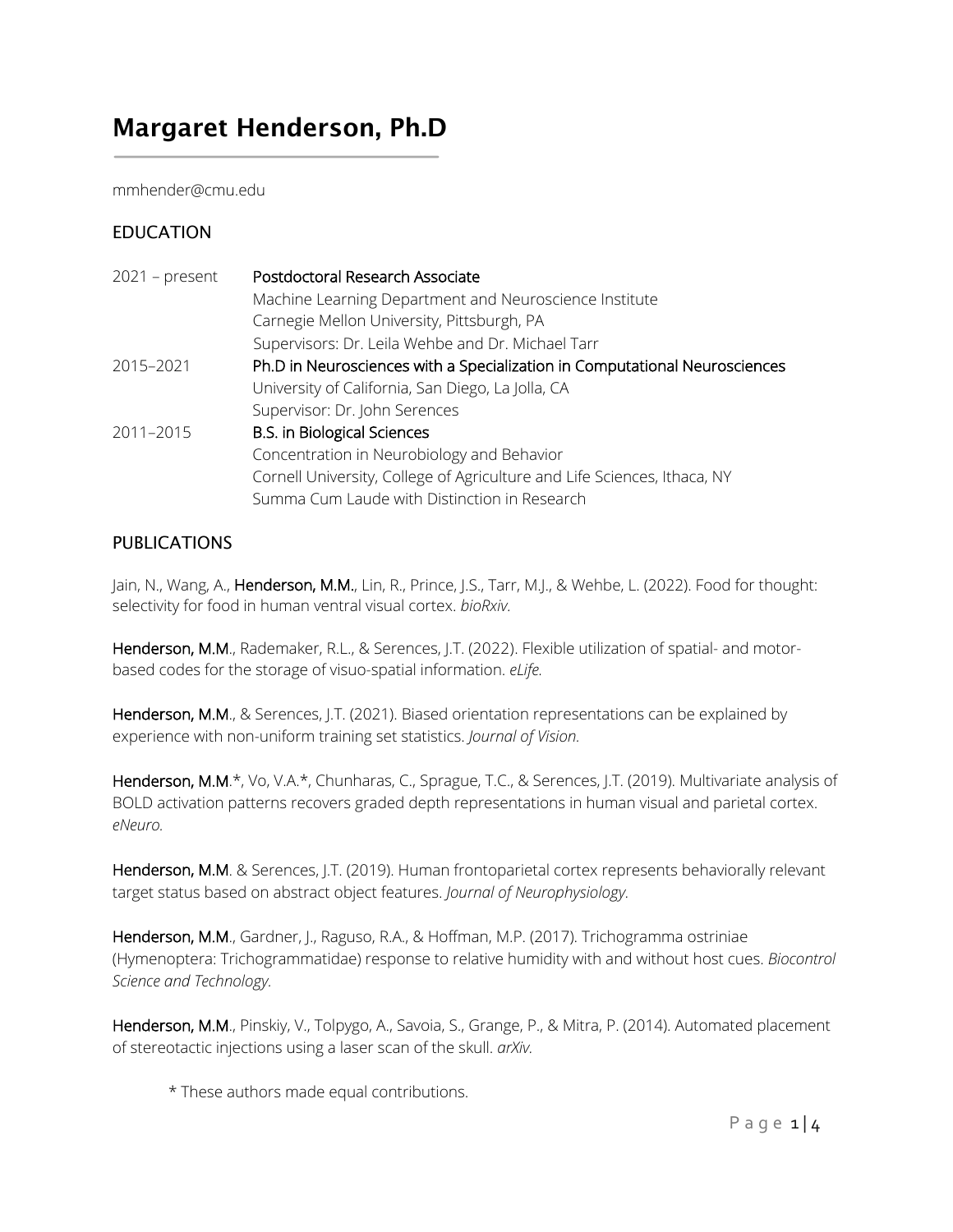# SELECTED PRESENTATIONS

Henderson, M.M., Tarr, M.J., & Wehbe, L. (2022). Interpretable mid-level encoding models of human visual cortex reveal associations between feature and semantic tuning for natural scene images. Poster at Vision Sciences Society meeting, St. Pete Beach, FL.

Henderson, M.M., & Serences, J.T. (2020). Anisotropic representation of orientation by convolutional neural networks. Talk at Vision Sciences Society meeting, held virtually.

Henderson, M.M., Rademaker, R.L., & Serences, J.T. (2019). Complementary strategies for encoding information in working memory. Nanosymposium talk at Society for Neuroscience meeting, Chicago, IL.

Henderson, M.M. & Serences, J.T. (2019). Orientation representations in convolutional neural networks are more discriminable around the cardinal axes. Poster at Conference on Cognitive Computational Neuroscience, Berlin, Germany. https://doi.org/10.32470/CCN.2019.1122-0

Henderson, M.M., Rademaker, R.L., & Serences, J.T. (2019). Complementary visual and motor-based strategies for encoding information in working memory. Talk at Vision Sciences Society meeting, St. Pete Beach, FL.

Henderson, M.M., Serences, J.T. (2017). Occipital and parietal cortex encode representations of match between a viewed and sought object during visual target search. Poster at Vision Sciences Society meeting, St. Pete Beach, FL.

Henderson, M.M., Vo, V.A., Chunharas, C., Sprague, T.C., & Serences, J.T. (2016). Reconstructing 3D stimuli using BOLD activation patterns recovers hierarchical depth processing in human visual and parietal cortex. Poster at Vision Sciences Society meeting, St. Pete Beach, FL.

Henderson, M.M., Gardner, J., & Raguso, R.A. (2015). Determining the optimal relative humidity conditions for release of the pest control agent Trichogramma ostriniae. Poster at Cornell Biology Honors Program Final Symposium, Ithaca, NY.

# AWARDS AND HONORS

Distinguished Postdoctoral Fellowship from CMU Neuroscience Institute (2021-2023) NIMH Predoctoral Fellowship in Cognitive Neuroscience (2018-2019) NSF GRFP honorable mention (2016) Cornell University Academic Excellence Award (2015) Cornell Hatch Supplement Grant (2012)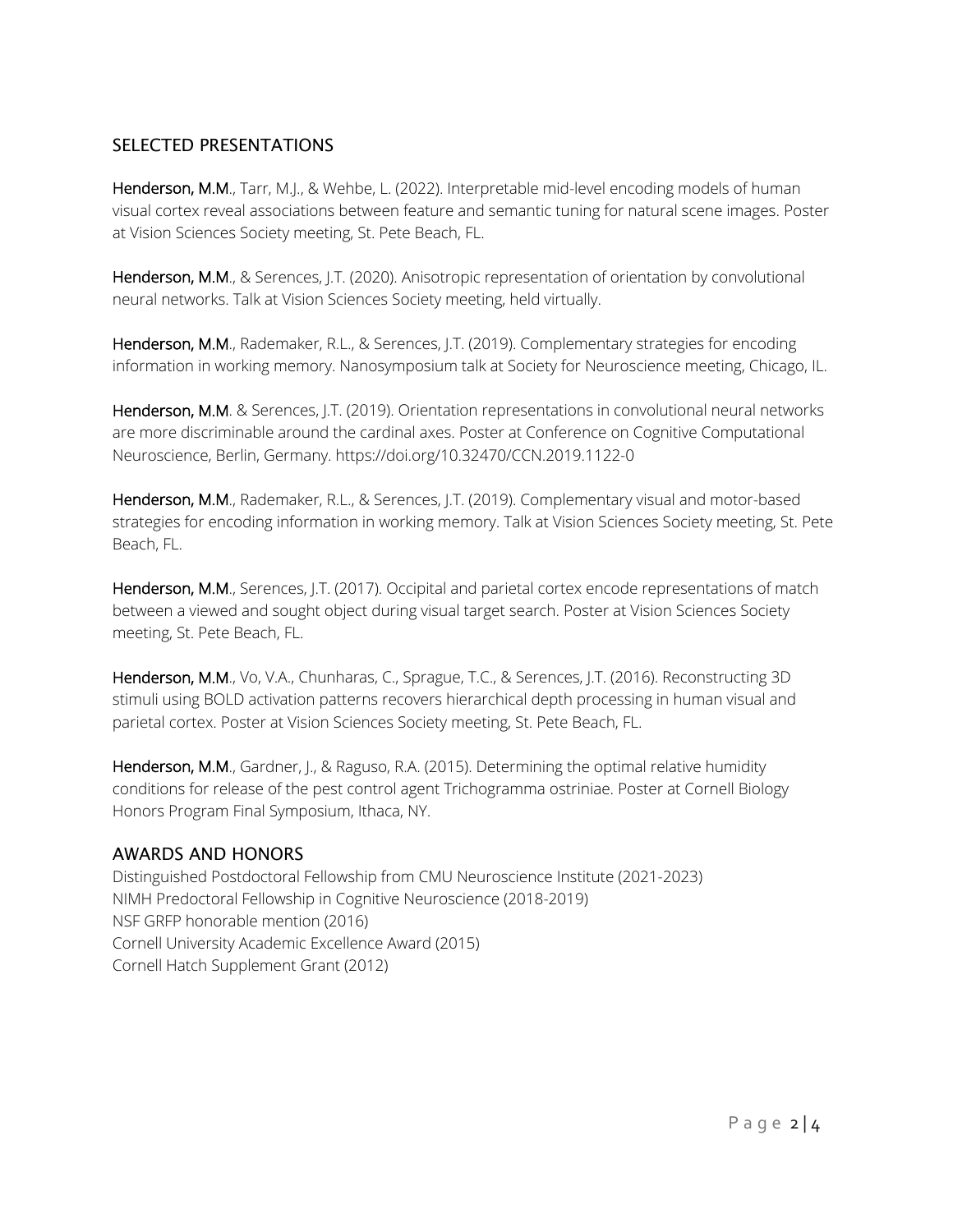# TEACHING & OTHER ACTIVITIES

#### Mentoring/Supervising students, Carnegie Mellon (2021 - ongoing).

Co-supervised the Honors Thesis project of a student in CMU Cognitive Science program, who was awarded a competitive prize for her work.

#### Organizing Carnegie Mellon brAIn Seminars (2021 - ongoing).

Co-organized a multi-university weekly seminar series on topics at the intersection of neuroscience and artificial intelligence. Responsibilities included selecting and inviting speakers, hosting and introducing presentations.

# Mentoring/Supervising students, UCSD (2016 – 2021).

Trained undergraduate students to collect behavioral and EEG data for ongoing projects, as well as basic programming and data analysis skills. Hold journal-club style meetings to discuss relevant papers and involve students in the research process. Supervised several Honors students as they perform independent research projects. Mentees include Kelvin Lam (currently a PhD student at UC Santa Barbara), Yonghoon Chun (currently a PhD student at Dartmouth), Vanessa Cancio, Ben Carfano, Shruti Nishith.

Career Development Committee, UCSD Neurosciences Graduate Program (2017–2020). Facilitate career-building opportunities for UCSD Neurosciences graduate students, including networking workshops and Q&A panels with speakers from academic and non-academic career paths.

# Paths to PhDs Panelist, UCSD Psychology Department (2019).

Served as a panelist at event for psychology undergraduates, answered questions about graduate school applications, gave advice for choosing programs and advisors.

# Special Project Advisor, Neurosciences Graduate Program Boot Camp (2018). Led a week-long project for incoming Ph.D. students, in which they collected fMRI data and carried out a multivariate encoding model analysis in MATLAB. Presented lectures covering the basics of fMRI physics, experimental design, and analysis.

Neurosciences Seminar Series Committee, UCSD Neurosciences Graduate Program (2017–2018) Organize weekly Neuroscience Seminar Series – includes selecting list of invited speakers (28/year), inviting speakers, arranging travel, assigning student hosts.

#### Teaching assistant for Data Analysis in MATLAB, UCSD (2016)

Teaching assistant for graduate level course taught by John Serences. Reviewed student code & algorithmic solutions to weekly problem sets on advanced topics in data analysis, such as bootstrapping & permutation statistics, time-frequency analysis, pattern classification, and nonlinear curve & surface fitting.

# OTHER ACADEMIC TRAINING

Computational Neuroscience: Vision, Cold Spring Harbor Laboratory summer course (2018).

# PROFESSIONAL ACTIVITIES

Academic Memberships: Vision Sciences Society (2016–present), Society for Neuroscience (2015–2019) Ad-hoc reviewer: Conference on Cognitive Computational Neuroscience, eNeuro, Nature Neuroscience, Communications Biology